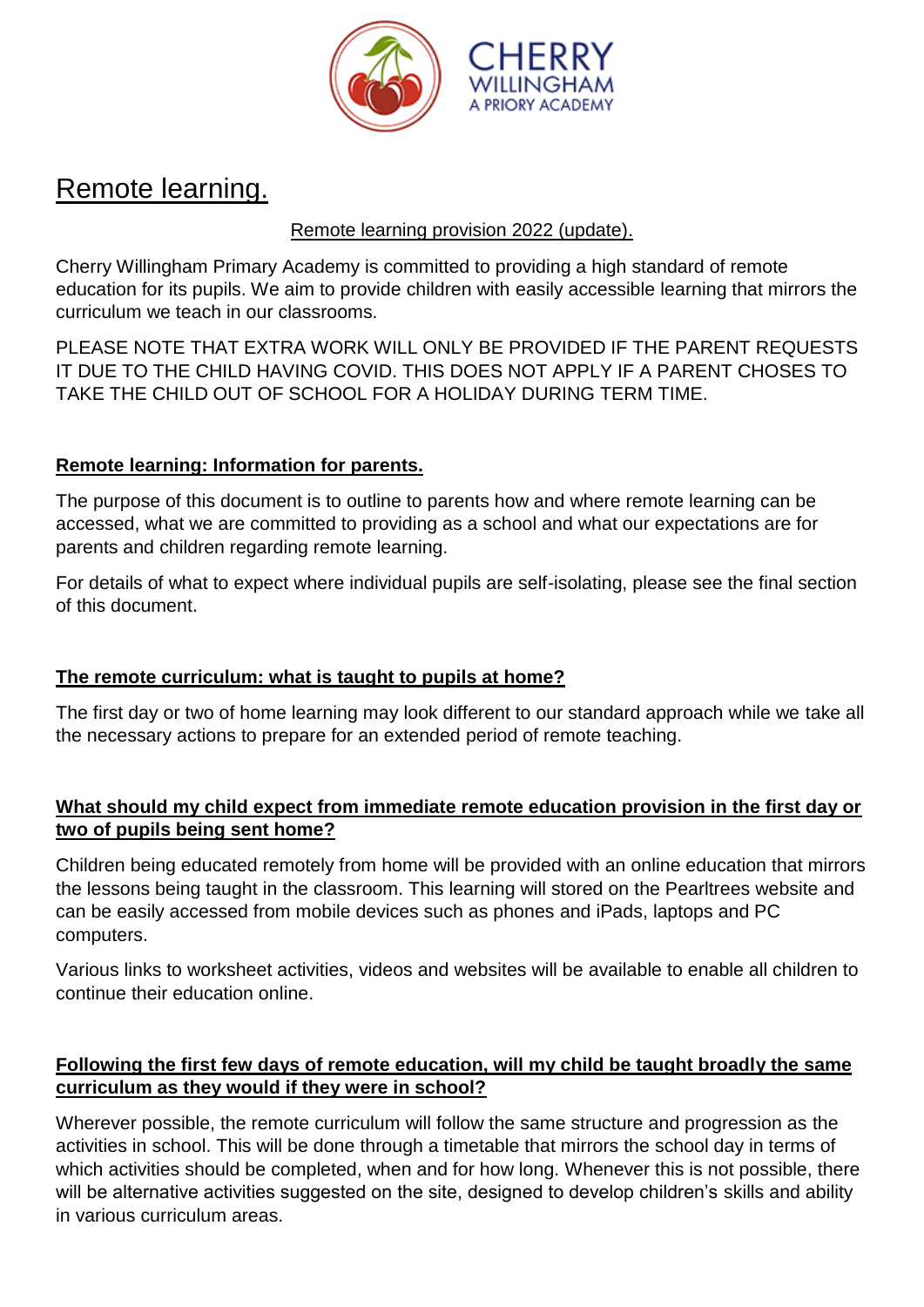#### **Remote teaching and study time each day.**

### **How long can I expect work set by the academy to take my child each day?**

The DFE guidelines for remote learning are as follows:

Reception  $-2$  to 2  $\frac{1}{2}$  hours a day.

KS1 children – 3 hours per day.

KS2 children – 3-4 hours per day. (1 hour maths, 1 hour English and 1 hour on the wider curriculum. Activities such as reading, TTRS and fluent 5 will also take additional time to complete).

#### **Accessing remote education**

#### **How will my child access the remote education you are providing?**

The main online programme we are using as a school is the website Pearltrees. This is where we store all of our documents, videos and website links for children to access their home learning. Within this will be links to various learning platforms which are listed below.

| Year              | English                      | Maths                        | <b>Wider Curriculum</b>                        | Feedback                    |
|-------------------|------------------------------|------------------------------|------------------------------------------------|-----------------------------|
| Reception         | <b>RWInk</b><br>via tapestry | Power maths<br>via tapestry  | <b>Pearltrees</b><br>Oak academy               | Tapestry or email           |
| Year 1            | <b>RWInk</b><br>via tapestry | White rose<br>via Pearltrees | Website links<br>via Pearltrees. Oak academy   | Tapestry or email           |
| Year 2            | <b>RWInk</b><br>via tapestry | White rose<br>via Pearltrees | Website links<br>via Pearltrees. Oak academy   | Tapestry or email           |
| Year <sub>3</sub> | Tasks set<br>via Pearltrees  | White rose<br>via Pearltrees | Tasks accessed via<br>Pearltrees. Oak academy. | Class email.<br>TEAMS       |
| Year 4            | Tasks set<br>via Pearltrees  | White rose<br>via Pearltrees | Tasks accessed via<br>Pearltrees. Oak academy. | Class email<br>TEAMS        |
| Year 5            | Tasks set<br>via Pearltrees  | White rose<br>via Pearltrees | Tasks accessed via<br>Pearltrees. Oak academy. | Class email<br><b>TEAMS</b> |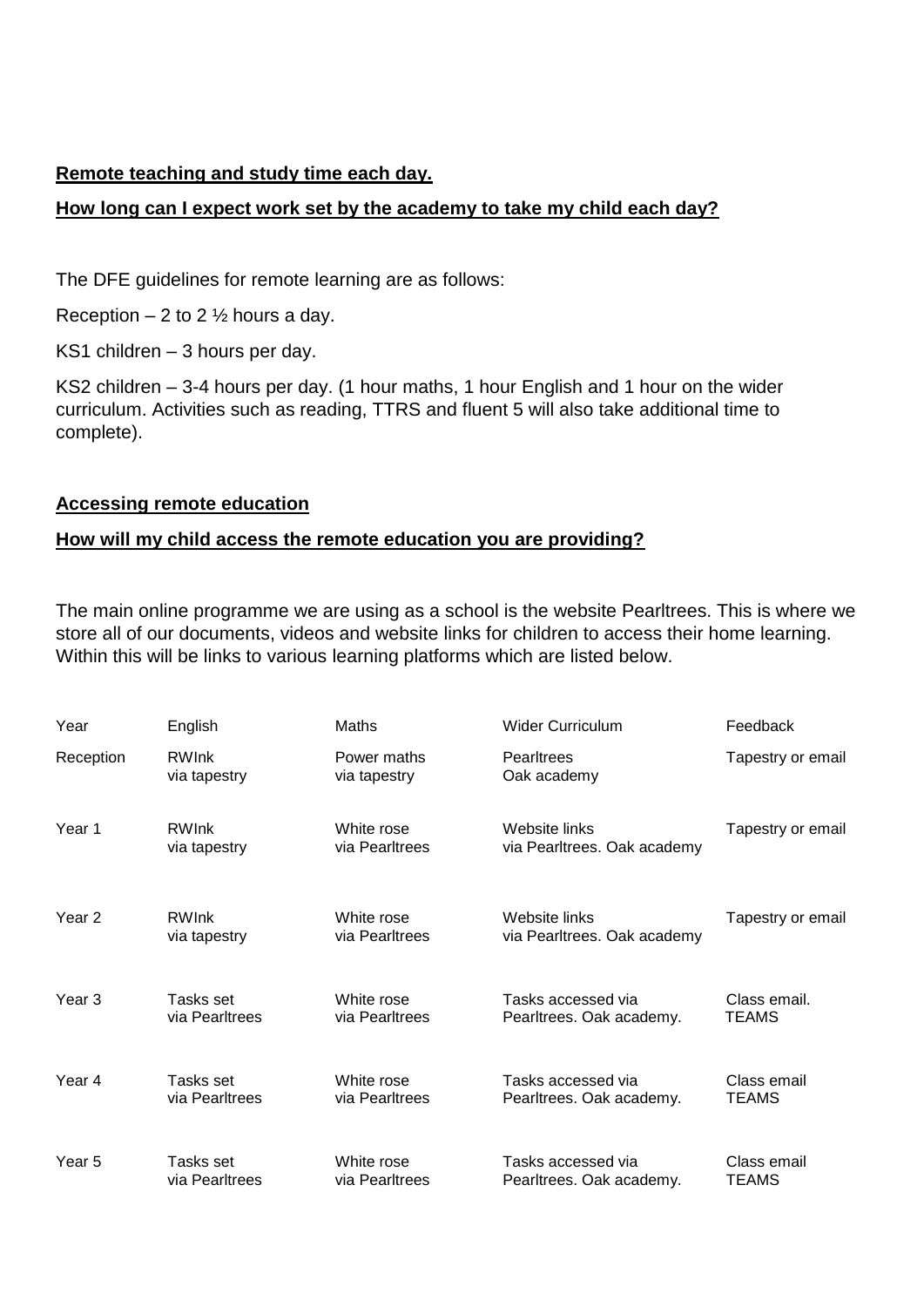# **If my child does not have digital access at home, how will you support them to access remote education?**

We have a number of ways in which we can help to access the remote education.

- 1) We have a number of iPads that can be loaned out to children if required. Support will be offered to parents via a phone call if they have problems joining the iPad to a home network. All parents will be required to sign a loan agreement.
- 2) We have a limited number of Sim cards for parents who are trying to access the home learning via a mobile device on Pay as you go. The cards have 30GB of data for 90 days and, again, will be offered on a priority basis.
- 3) Paper packs will be printed for parents who have limited internet access, lack printing facilities or whose children are finding the online tasks difficult to access.
- 4) Phone calls will be made to any parent who requires support or advice regarding the online learning.
- 5) All parents have staff email addresses and may contact them for support whenever they need it.

# **How will my child be taught remotely?**

The main way in which remote teaching will take place is through digital remote education. This means that the remote learning will be delivered through digital technology. Through the Pearltrees website, children will be able to access work for their specific year group.

There will be a timetable for each day and files with activities which follow the timetable and mirror the curriculum. Worksheets can be printed or viewed on screen and copied into a workbook. Videos will be available, especially for White Rose and Oak Academy, to support learning and staff will record their own videos and MP3 audio tracks to support some lessons.

Website links will enable children to access work quickly and effectively for subjects in the wider curriculum. In KS1, tapestry will be used extensively both for lessons and communication between parents and class teachers.

#### **Engagement and feedback.**

# **What are your expectations for my child's engagement and the support that we as parents and carers should provide at home?**

We expect all children to access and complete the remote education we provide. All activities are easily accessible via the Pearltrees site and are age related tasks that follow the curriculum for each year group.

Most children will require adult support to complete the tasks and, whilst we understand that many parents are working from home, we would ask that you support your children as much as possible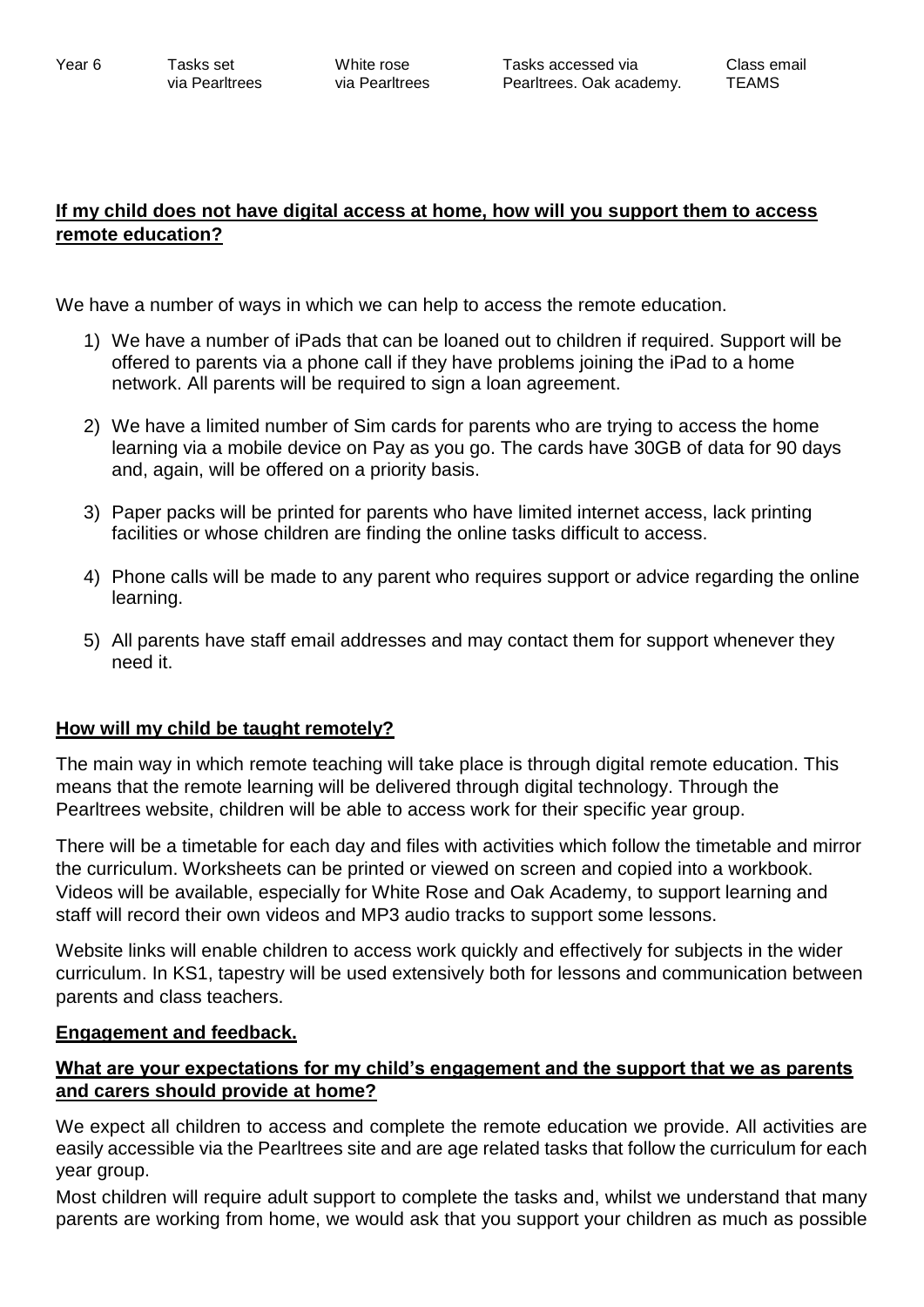with their home learning. We encourage parents to support their children by viewing the work set together, and then making appropriate plans to complete it. This can include finding an appropriate place to work and, to the best of their ability, supporting children and encouraging them to maintain good levels of concentration and presentation.

As always, if parents require support or advice regarding this issue, they are welcome to contact their class teacher via their school email.

### **How will you check whether my child is engaging with their work and how will I be informed if there are concerns?**

Emails/tapestry will be monitored daily to see if children are submitting work to the class teacher. Any emails received will be looked at and responded to within 24 hours.

In addition to this, weekly teams meetings will be set up for the children at home to engage with their class teacher and the administration team will pass on any emails or phone calls received from parents.

From this, a class list will be kept to highlight children who are engaging with their learning and those who are not. If concerns are raised regarding a specific child, the SLT will be informed and decide what the next step should be.

Phone calls will be made in most cases to ascertain if there is a problem with the child's engagement with the home learning. These could be made by the class teacher, pastoral support officer or SLT.

#### **How will you assess my child's work and progress?**

When work is emailed to the class teacher, individual, written feedback will be provided within 24hours. This will comment on the work that has been submitted and will offer praise and encouragement so that children feel motivated to maintain a high standard of work, mirroring the classroom expectations.

During teams meetings, class teachers will have the opportunity to quiz the children through questioning activities to ascertain their understanding and engagement in the remote learning.

# **Additional support for children with particular needs.**

# **How will you work with me to help my child who needs additional support from adults at home to access remote education?**

We recognise that some children, especially those with SEND, will find accessing the home learning difficult. In these situations, there are various ways in which the academy can help.

- 1) Children with a EHC will be offered a place in school to access face to face learning.
- 2) If the child with a EHC is learning remotely, work will be offered that is tailored to their needs. This may also involve the loan of a device to access their tailored curriculum.
- 3) A member of staff will communicate regularly with the parents to ensure they are coping and able to access the home learning that is being provided.
- 4) Children with SEND may also require packs of work that are tailored to their specific needs. Again, contact with the parents will be key to ascertaining the level of support they require.
- 5) Phone calls will be made to parents of SEND children who are struggling in any way to deliver and access the home learning.